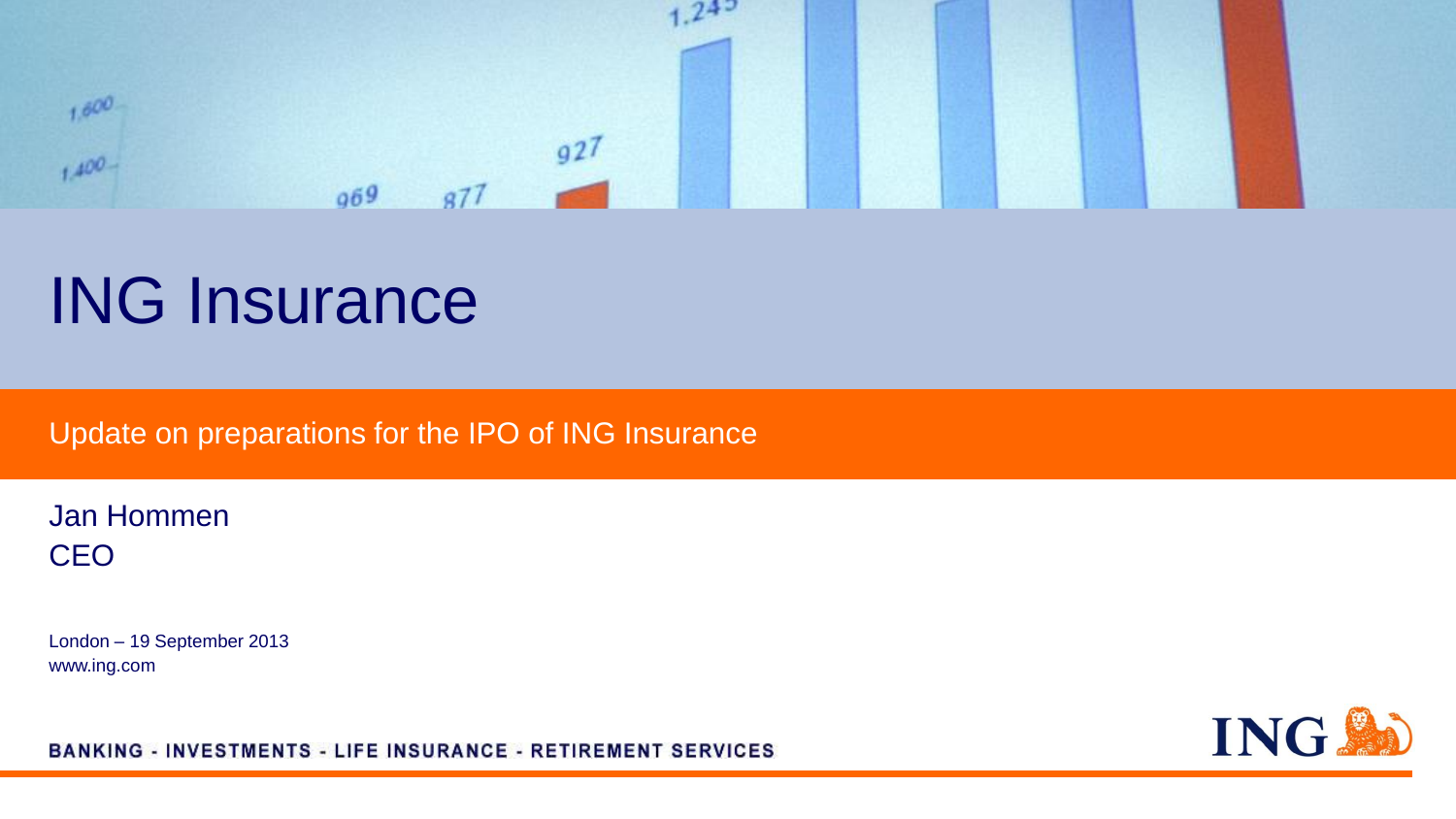## Key points.

- ING has entered the end phase of the EC restructuring and streamlined its portfolio
- Next payment to the Dutch state scheduled for November 2013, while maintaining strong capital ratios
- Double leverage of EUR 4.4 bln at 2Q13 is covered by current market value of stakes in ING U.S. and SulAmerica
- Divestments Insurance/IM Asia have so far generated proceeds of EUR 4.7 bln and a transaction gain of EUR 0.8 bln
- Base case of an IPO for Insurance Europe will mark final key step in the restructuring
	- ING Insurance (ING V) will be the new IPO entity
	- Financial leverage in ING Insurance has been significantly reduced
	- Aim to be ready to go to the market in 2014
	- ING Insurance has an experienced Executive Team

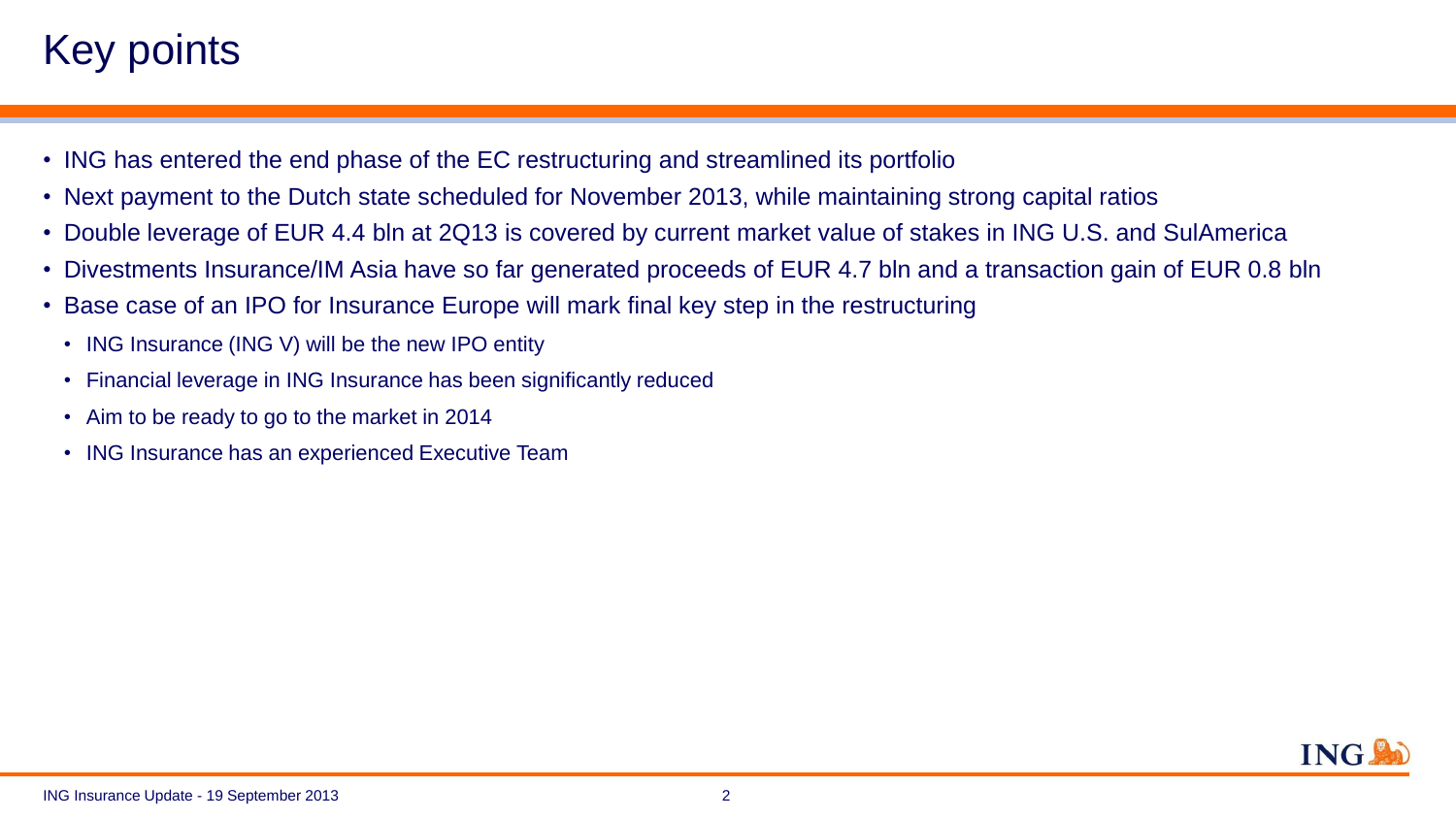#### ING has entered the end phase of the EC restructuring and has significantly streamlined its portfolio

Disposals completed and announced as part of the EC restructuring requirements

- Divest Insurance
	- Latin America Life & Pensions
	- Insurance ING U.S. IPO (29%)
	- Part of SulAmerica\*
	- Largest part of Asia, including ING Life Korea\*\*
- **Sale ING Direct USA**
- Relevant parts of WUB transferred to NN Bank

In addition, ING optimised its portfolio to bring more focus to the bank

- Additional divestments including:
	- Private Banking Asia and Switzerland
	- ING Real Estate Investment management
	- ING Car Lease
	- ING Direct Canada & UK
	- Local custody services business in CEE

Total proceeds transactions completed was EUR 23 bln and total proceeds transactions announced, pending completion, is EUR 1.5 bln\*\*\*

\* Excluding sale of part of SulAmerica announced but not yet completed, the remaining stake in SulAmerica is 21.5%

- \*\* Excluding the sales announced but not yet completed, the remaining parts in Asia include ING Life Japan and rest of IIM Asia
- \*\*\* Transactions announced but not yet completed include part of SulAmerica, Mexico mortgage business, CMF, ING-BoB Life, IIM Korea and ING Life Korea

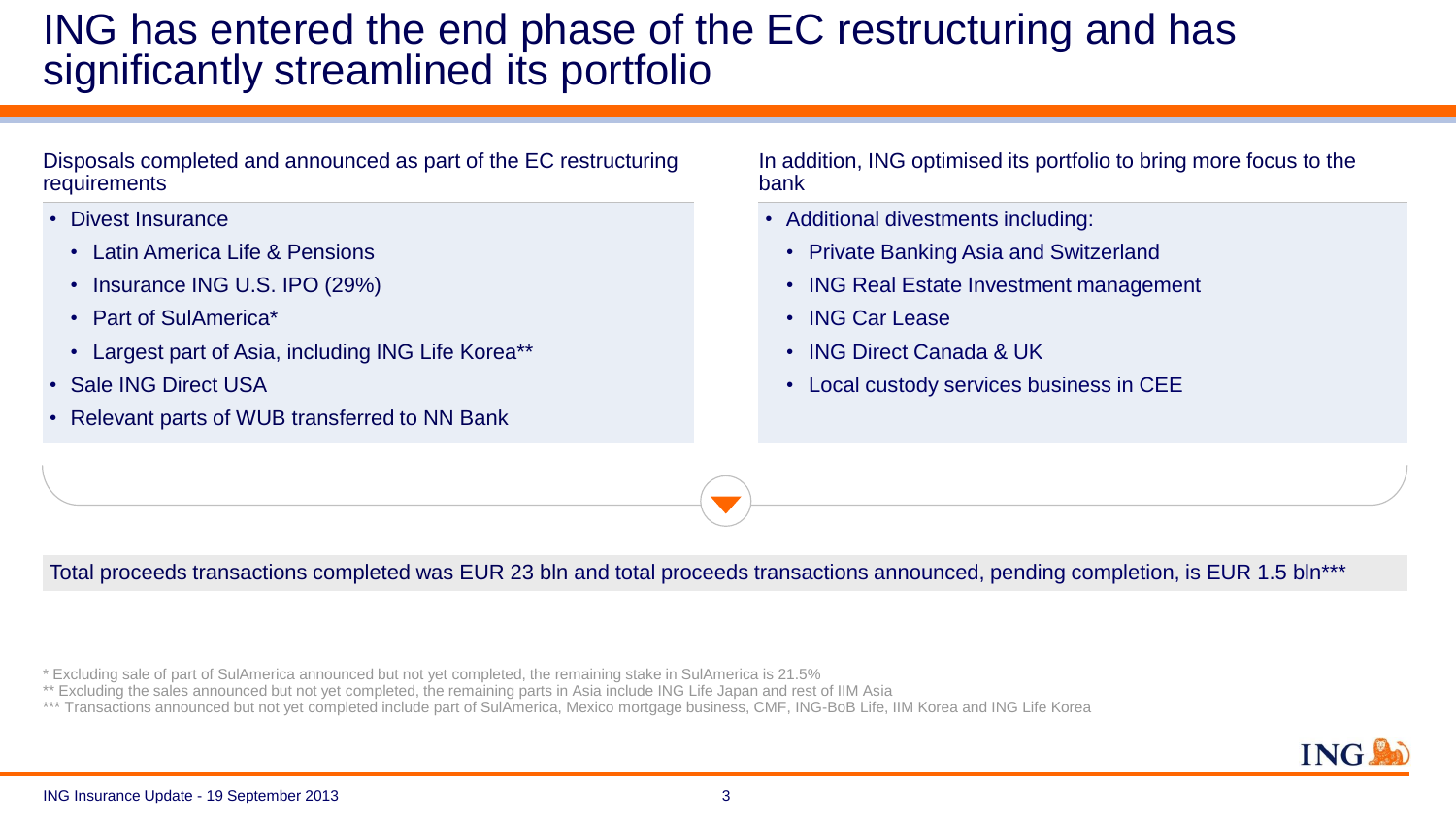# ING is more focused and more efficient



\* 2008 figures are based on historical published figures

\*\* Insurance assets rose slightly as decrease in assets due to divestments were offset by growth in the US, Netherlands and Korea/Japan due to FX impact and increase revaluation reserve

\*\*\* Defined as: assets/shareholders' equity. The CRD IV leverage ratio was 3.9% at 30 June 2013

ING.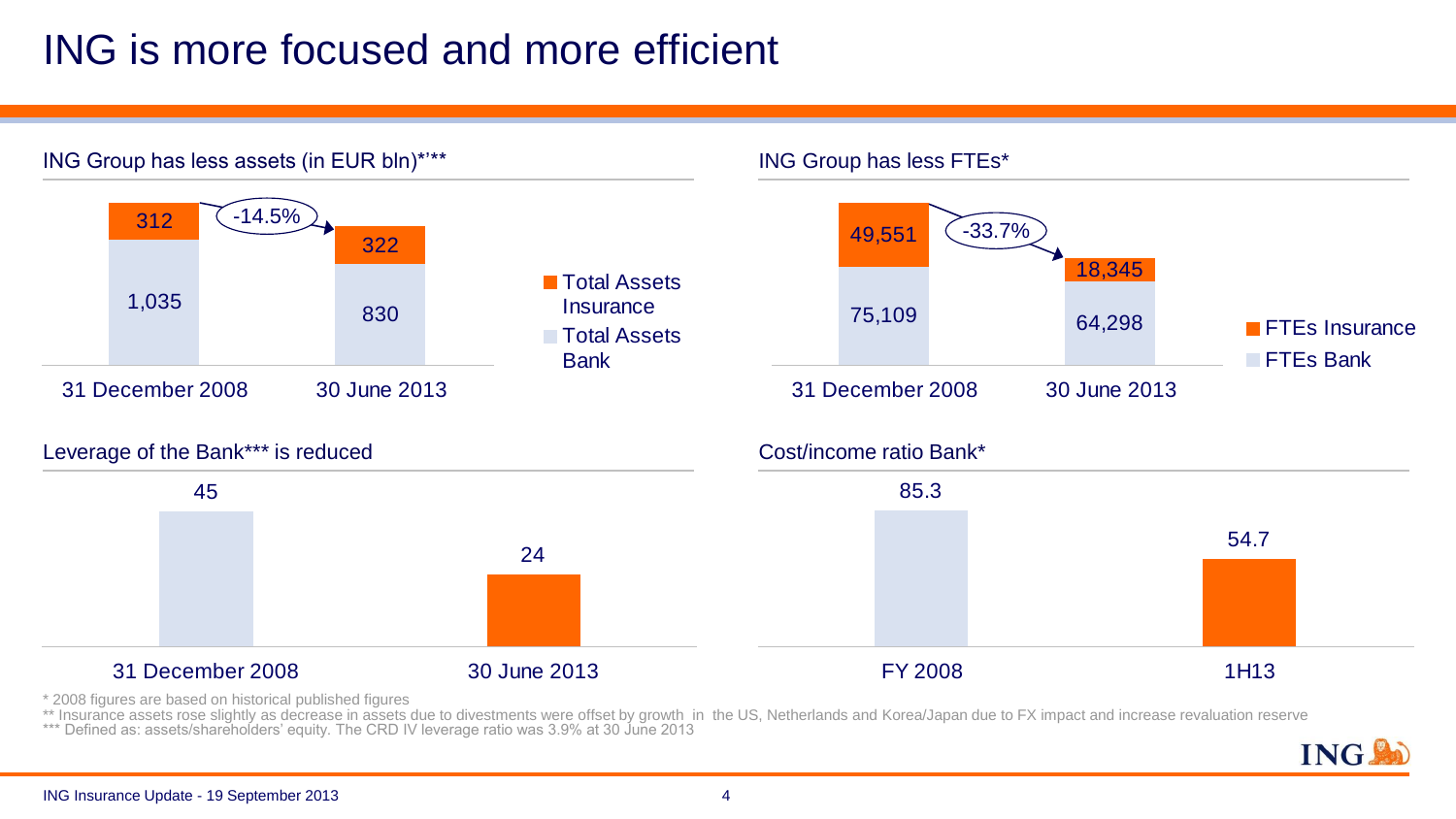# ING's equity and capital have strongly improved

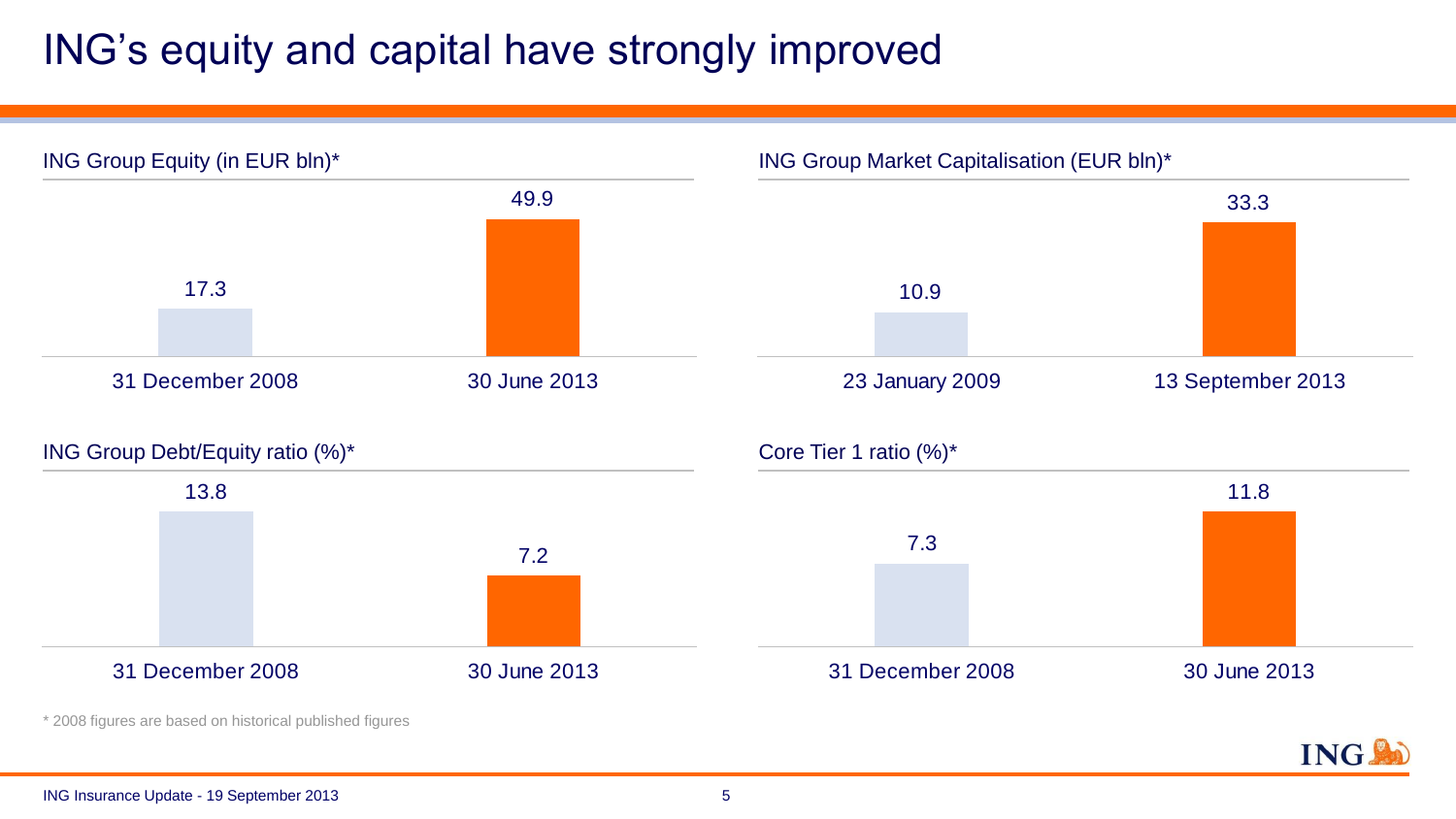#### Next payment Dutch state scheduled for November 2013, while maintaining strong capital ratios





- ING Bank's core Tier 1 ratio was 11.8% at 2Q13
- The pro-forma CRD IV core Tier 1 ratio on introduction at 1 January 2014 is 10.7% and on a fully loaded CRD IV basis 10.2%, exceeding ING's ambition 2015 target of at least 10%
- Strong capital generation ING Bank allows for final payments to the Dutch State, while maintaining strong capital ratios
- Next tranche repayment of core Tier 1 securities to Dutch State is scheduled for November 2013

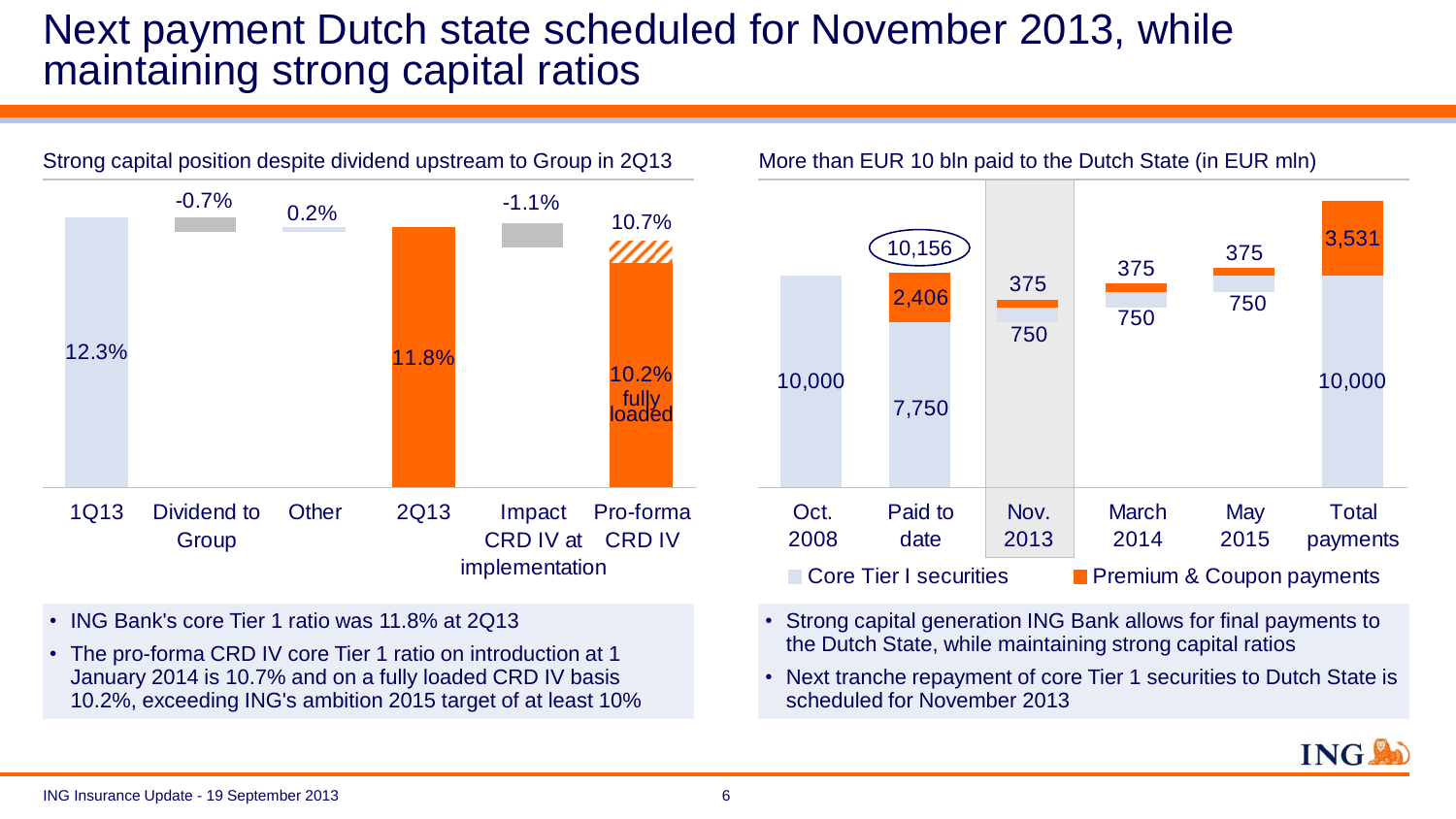### Group holding double leverage has been strongly reduced



- Double leverage in the Group was EUR 4.4 bln at 2Q13. On 1 July, the Group provided EUR 300 mln capital to NN Bank and EUR 30 mln transition costs to set up NN Bank
- Current market value of remaining 71% stake in ING U.S., as well as the sale of an additional part of ING's stake in SulAmerica and the market value of the remaining 21% stake would offset the remaining double leverage
- On 13 September, ING U.S. filed a registration with the SEC in connection with a possible sale of a second tranche of ING U.S.'s common stock by ING Group

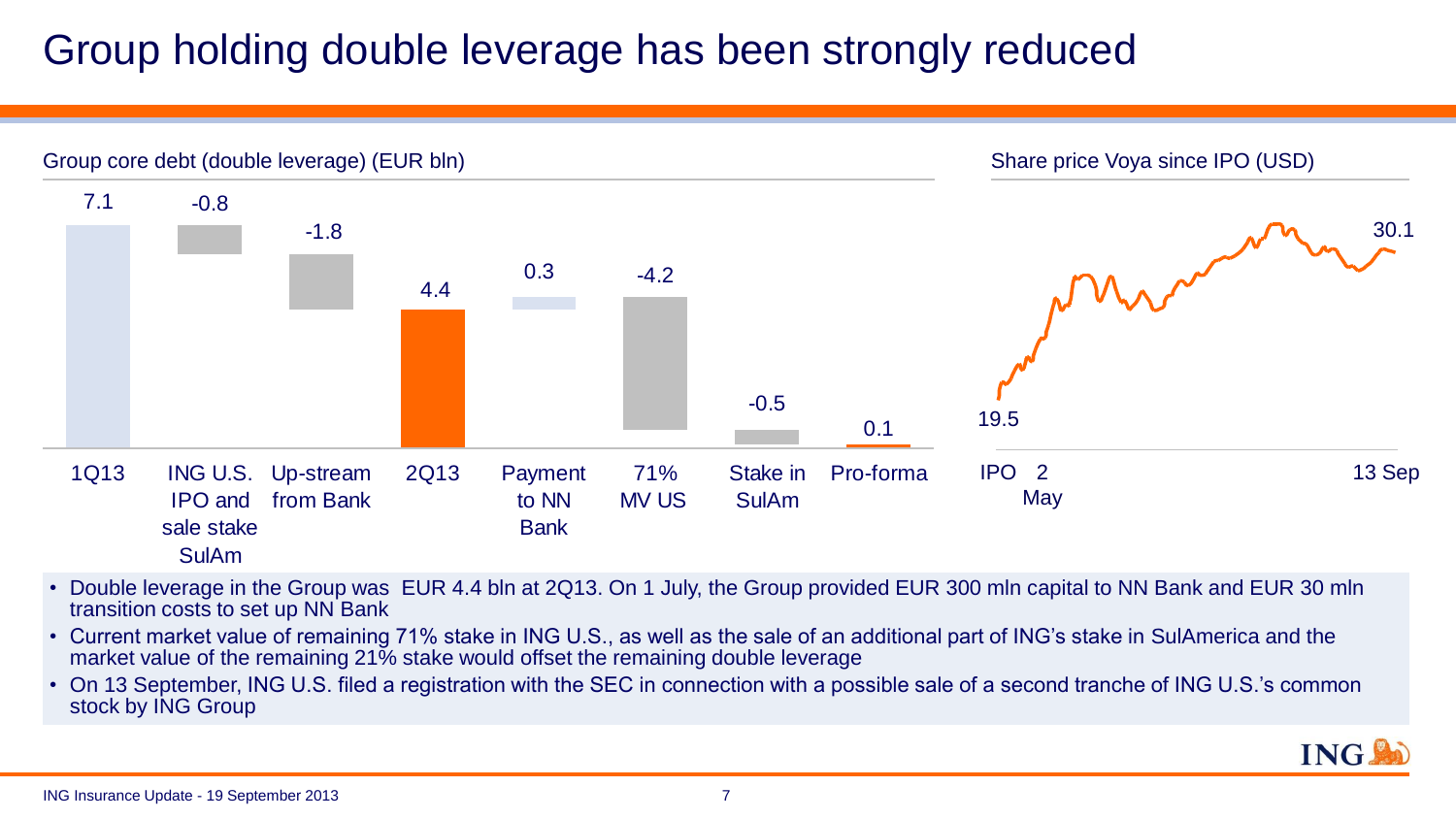### Overview divestments Insurance/IM Asia

| Multiple transactions announced (in EUR bln) |                        |                    |                               |  |  |  |  |  |
|----------------------------------------------|------------------------|--------------------|-------------------------------|--|--|--|--|--|
|                                              | <b>IFRS Book Value</b> | Cash consideration | Transaction result (estimate) |  |  |  |  |  |
| <b>Completed</b>                             |                        |                    |                               |  |  |  |  |  |
| <b>HK/Thailand</b>                           | 0.95                   | 1.64               | 0.95                          |  |  |  |  |  |
| Malaysia                                     | 0.62                   | 1.34               | 0.75                          |  |  |  |  |  |
| <b>ING Vysya Life and KB Life</b>            | 0.21                   | 0.19               | $-0.02$                       |  |  |  |  |  |
| <b>Announced</b>                             |                        |                    |                               |  |  |  |  |  |
| CMF, ING-BoB Life and IIM Korea              | 0.15                   | 0.26               | 0.08                          |  |  |  |  |  |
| <b>ING Life Korea</b>                        | 2.45                   | 1.24               | $-0.95$                       |  |  |  |  |  |
| <b>Total</b>                                 | 4.38                   | 4.67               | 0.81                          |  |  |  |  |  |

| <b>Still remaining</b> |      |
|------------------------|------|
| Japan                  | 1.67 |
| <b>IIM Asia</b>        | 0.12 |

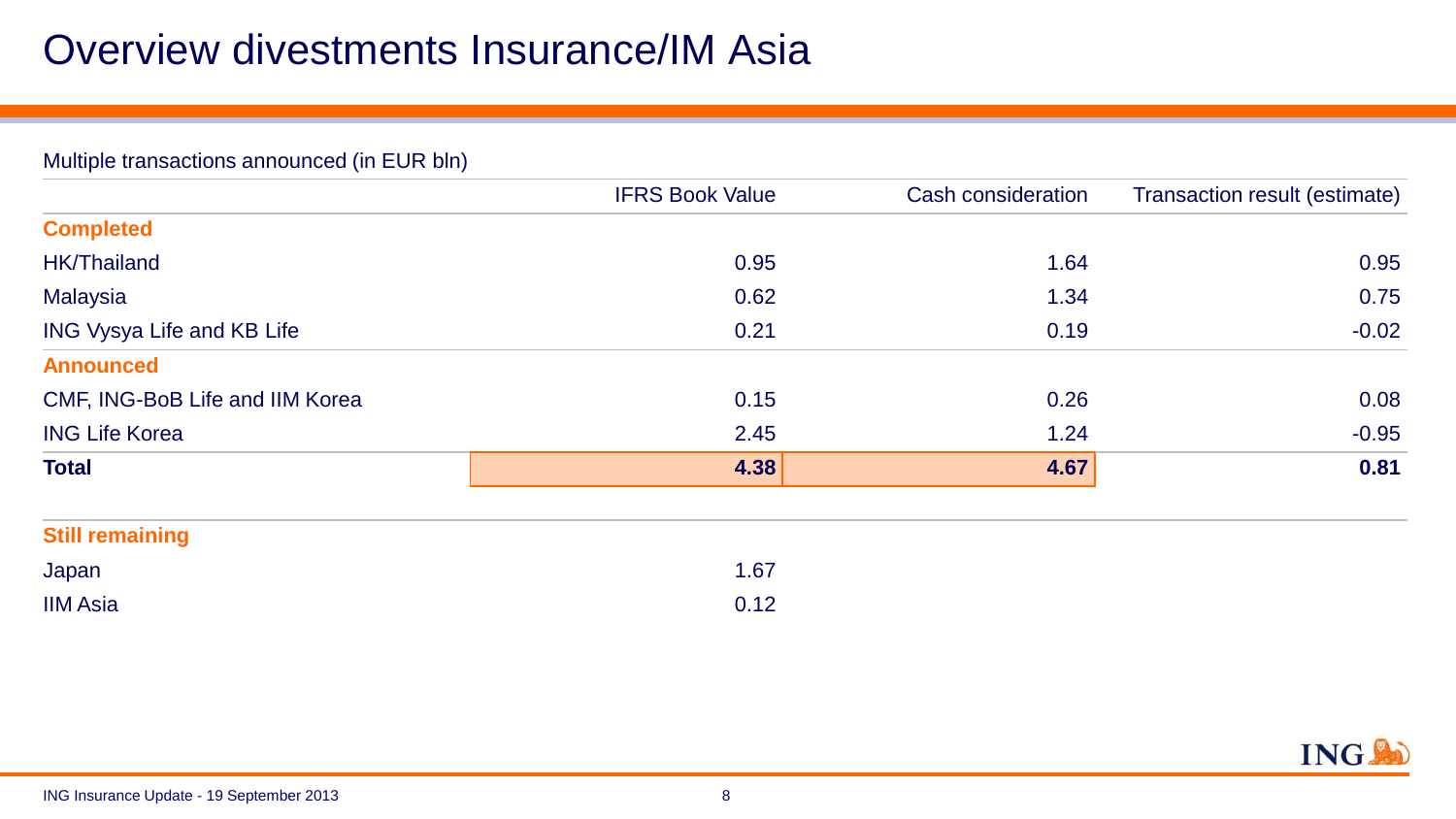### ING Insurance (ING V) will be the IPO entity



- ING U.S. will be transferred out of ING Insurance to the Group holding company, clearing the way to use ING Insurance (ING Verzekeringen) as the IPO entity for Insurance Europe
- The transfer of ING U.S. will be done as a dividend upstream to the Group before the end of 2013
- The transfer will not have an impact on ING Group's capital ratios, and future proceeds from the sale of our remaining stakes in ING U.S. and SulAmerica will be used to redeem double leverage at ING Group
- The transfer will have no material impact on the leverage ratio for ING Insurance, as both the debt and equity of ING U.S. will be transferred to ING Group

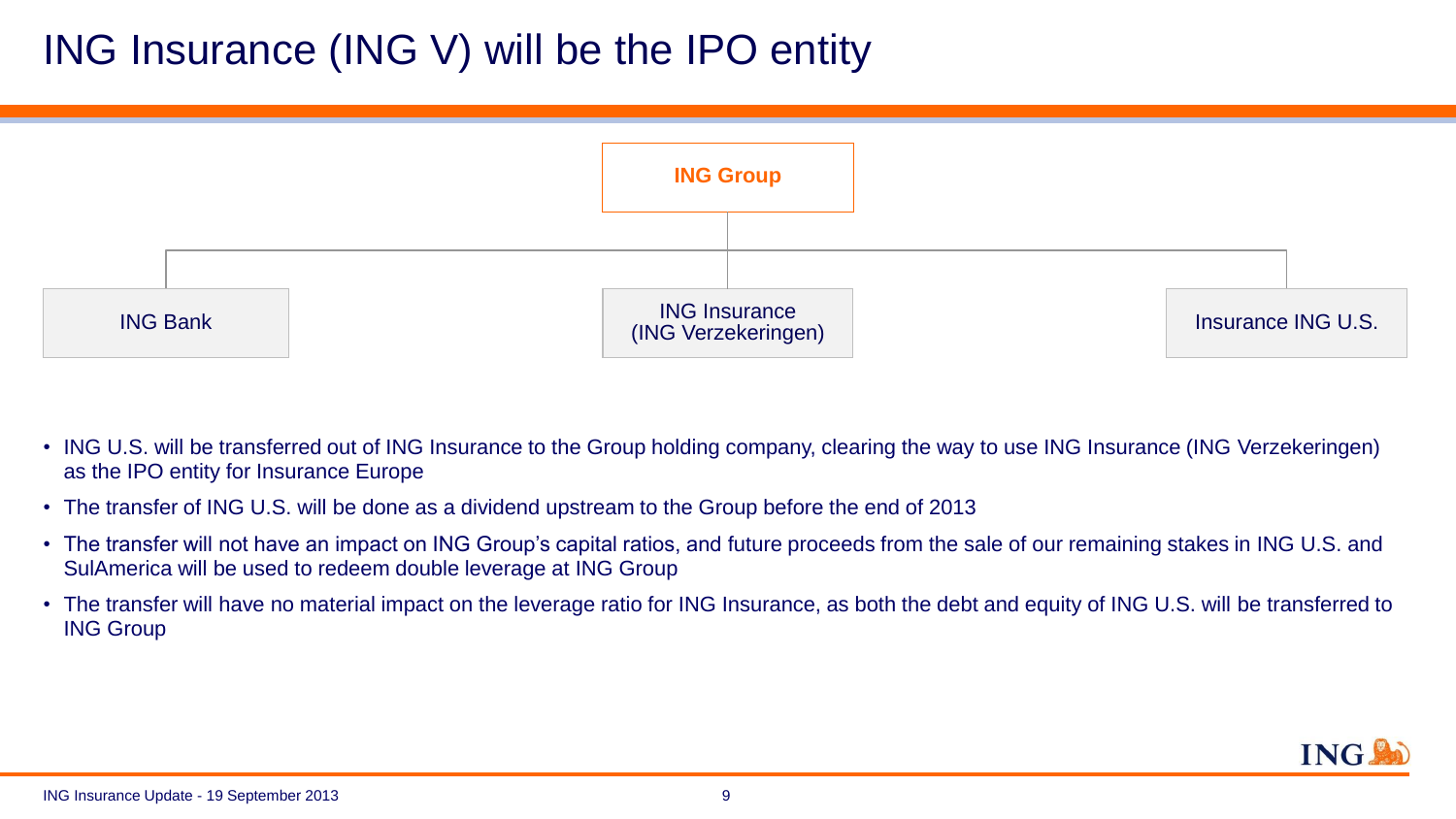#### ING Insurance debt significantly reduced



- Removing the US from ING Insurance (ING Verzekeringen NV) clears the way to use ING Insurance as the IPO entity
- Excluding the US, ING Insurance had EUR 4.7 bln of net debt at 30 June 2013, and that will be reduced to EUR 3.1 bln using the proceeds from the announced sales Insurance/IM Asia and the full redemption of intercompany debt from ING U.S.
- As we move towards an IPO, the final capital target yet to be finalised under regulatory, rating and economic constraints

\* Including capital injection NN Bank, announced sales Insurance/IM Asia and redemption intercompany debt from ING U.S.

\*\* Hybrids and Financial Debt, net of cash

**ING**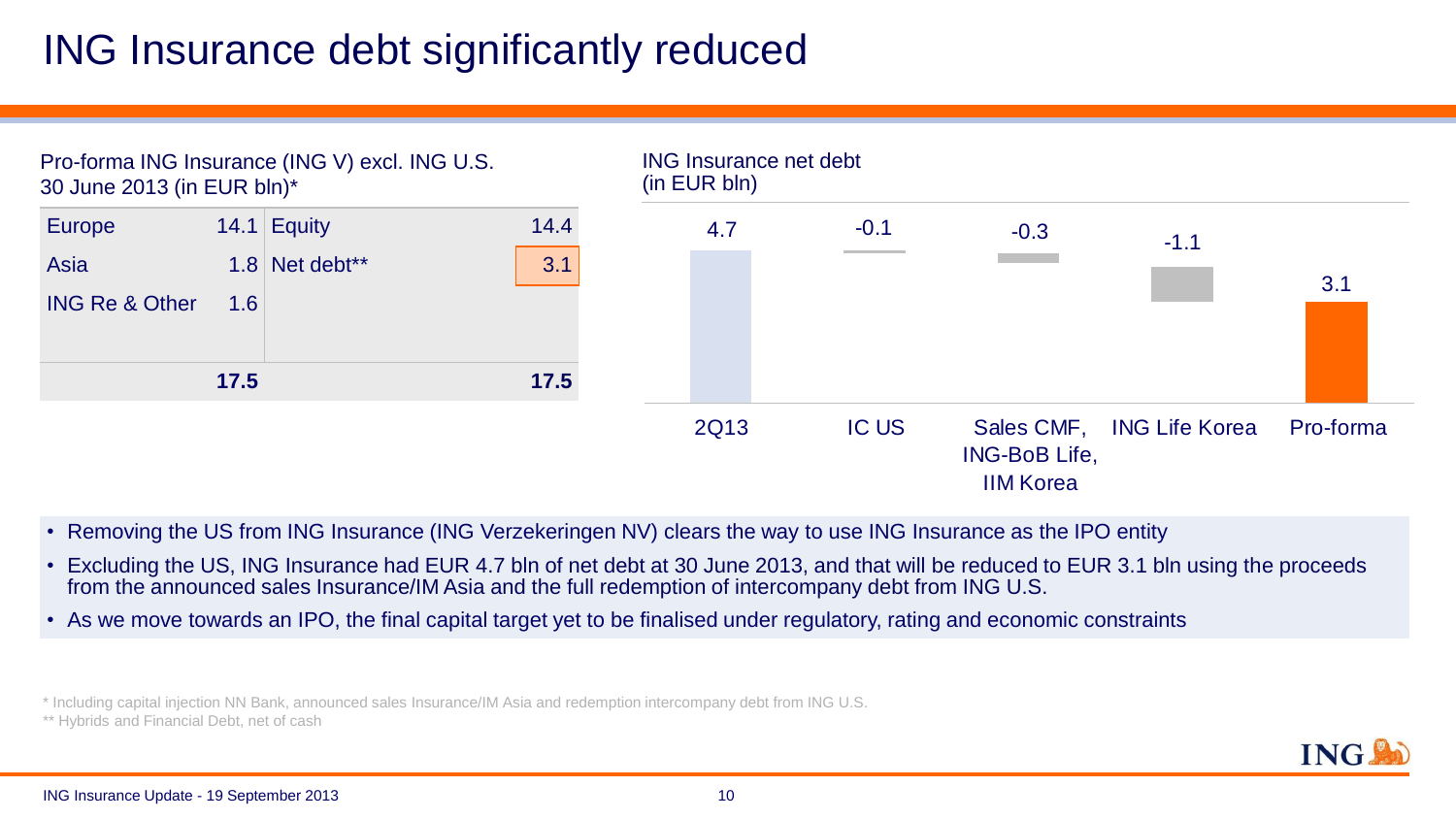# IPO preparations on track to be ready to go to the market in 2014



Transaction structure and exact timing still to be determined

- Transaction is planned in 2Q-4Q 2014, depending on market conditions
- Transaction structure is still to be determined. IPO is base case but final form of the transaction could include a (partial) spin-off
- All forms require substantially the same preparations and key criteria to assess transaction structure include
	- Capital considerations for ING Group and ING Insurance (INGV)
	- Effect on shareholder value, particularly in light of market conditions
	- Complexity, risk and time frame of process

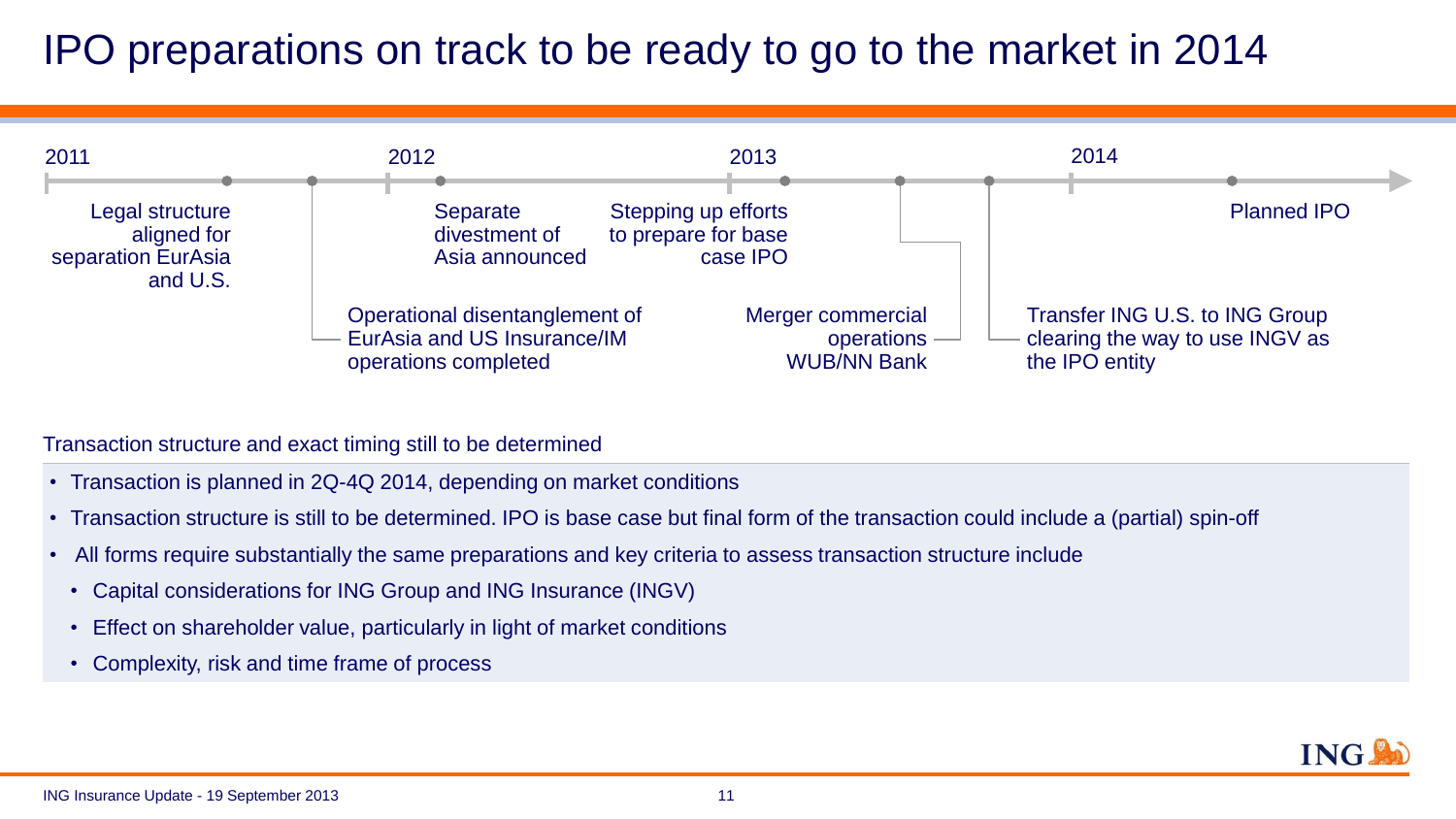#### ING Insurance has a new and experienced Executive Team

#### Management Team

| <b>Lard Friese</b><br>Joined 2008                 | Chair                                            | ٠<br>$\bullet$ | More than 22 years of experience in the financial<br>services industry, most recently with NN, ING<br>Insurance EurAsia<br>Leadership positions at AEGON, VNU/ACNielsen,<br>Ceska Pojistovna and Generali-PPF Holding                              |
|---------------------------------------------------|--------------------------------------------------|----------------|----------------------------------------------------------------------------------------------------------------------------------------------------------------------------------------------------------------------------------------------------|
| <b>Delfin Rueda</b><br>Joined 2012                | Chief<br>Financial<br><b>Officer</b>             | ٠<br>٠         | More than 20 years of experience in the financial<br>services industry, most recently with Atradius<br>Previously held leadership positions at UBS and J.P.<br>Morgan                                                                              |
| Doug<br><b>Caldwell</b><br>Joined 1999            | <b>Chief Risk</b><br><b>Officer</b>              | ٠<br>$\bullet$ | More than 22 years of experience in the financial<br>services industry, most recently with ING Insurance<br>Asia Pacific<br>Leadership posititions at ING Re, ING Group and ING<br><b>Insurance US</b>                                             |
| Dorothee van<br><b>Vredenburch</b><br>Joined 2009 | Chief<br>Change &<br>Organisation                | ٠              | More than 25 years of experience in the financial<br>services industry, most recently with ING Group<br>Previously held leadership positions at Citigate Europe<br>and RedZebra Group                                                              |
| <b>David Knibbe</b><br>Joined 1997                | <b>CEO ING</b><br>Insurance<br>International     | $\bullet$      | More than 15 years of experience in the financial<br>services industry, most recently with NN<br>Leadership positions at ING's life insurance JV with<br>Piraeus Bank in Greece, ING Bank and ING<br><b>Investment Management</b>                  |
| <b>Stan Beckers</b><br>Joined 2013                | <b>CEO of ING</b><br>Investment<br>International | $\bullet$      | More than 30 years of experience in the financial<br>services industry, most recently with BlackRock<br>Leadership positions at Barra, Kedge Capital, Alpha<br>Management Group, Barclays Global Investors,<br>several pension funds, and KAS Bank |

#### Key Corporate Roles

| <b>Bruce</b><br><b>Hodges</b><br>Joined 2012 | Chief<br>Technology<br>Officer                              |           | Former CEO Life Malaysia<br>Extensive international experience in financial<br>services                                                                |
|----------------------------------------------|-------------------------------------------------------------|-----------|--------------------------------------------------------------------------------------------------------------------------------------------------------|
| <b>Dailah Nihot</b><br>Joined 2000           | <b>Director</b><br>Corporate<br>Communications<br>& Affairs |           | <b>Head Corporate Sustainability ING Group</b><br>Extensive experience in corporate<br>communications, PR, media relations and CSR                     |
| Duncan<br><b>Russell</b><br>Joined 2012      | Head of<br>Corporate<br>Finance*                            | $\bullet$ | <b>Managing Director Group Acquisitions</b><br>& Divestments for ING<br>Previously Head of European Insurance<br>Research, Managing Director JP Morgan |
| <b>Janet Stuijt</b><br>Joined 2008           | <b>General Counsel</b><br>& Head of Legal<br>and Compliance |           | Member of the Global Legal Committee ABN<br>AMRO & Regional Legal Counsel for ABN Amro<br>Singapore                                                    |

\* Includes Capital Management